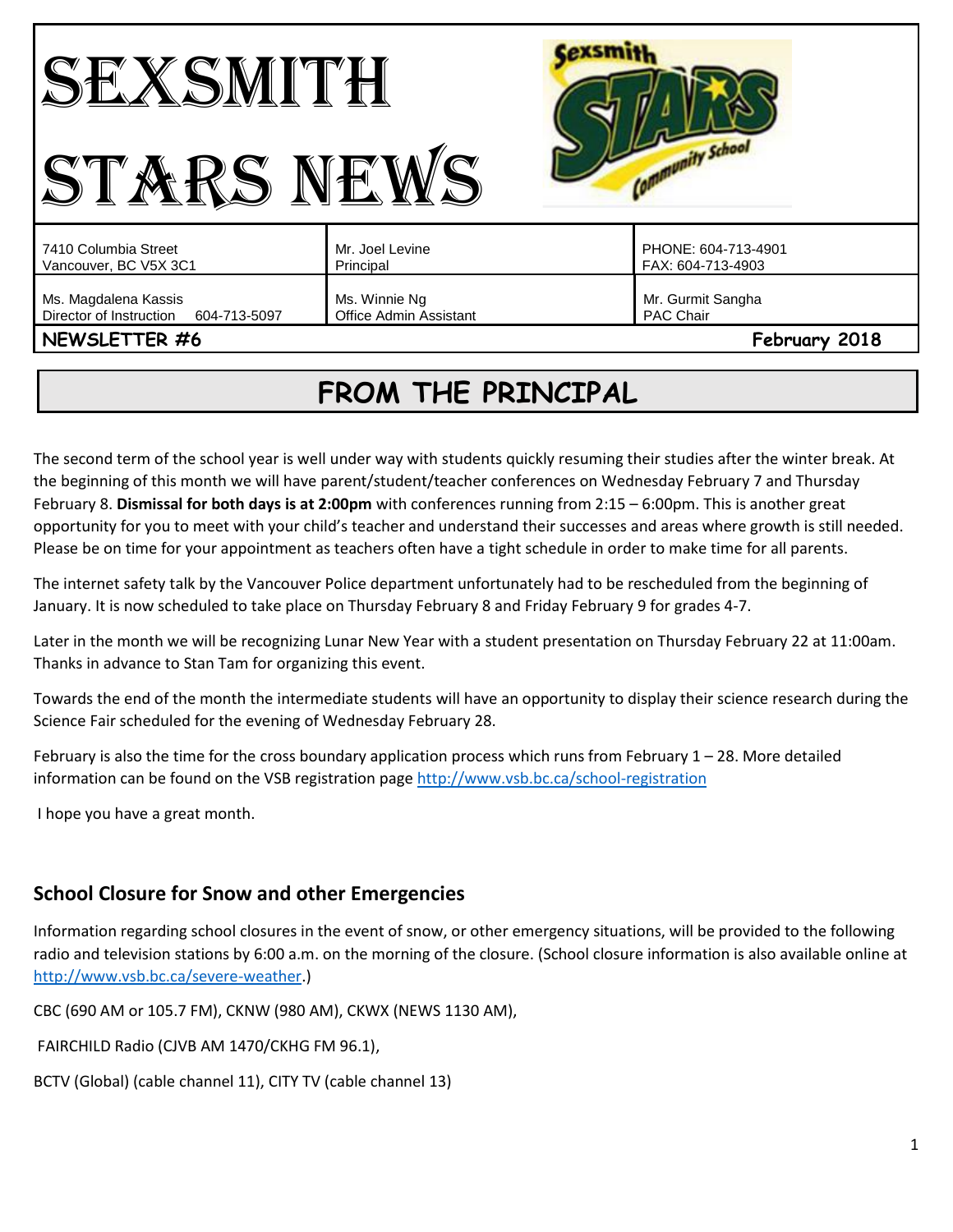

# **HAPPY LUNAR NEW YEAR!!**

## **Pick Up and Drop Off Concerns in the Roundabout**

After monitoring the situation, we feel that we can leave the roundabout open at this time for pick up and drop off of students but again we ask parents to **not double park, not block access to the parking lot and not park in staff parking spaces at any time during the school day**. An extremely important reminder is to **go slow** and use the utmost caution when driving anywhere near the school, particularly during the morning and afternoon drop off periods. Your cooperation with these requests are greatly appreciated.

#### **Extended absences**

Throughout the year some parents make requests for students to leave school for extended absences. The staff and I want you to be aware that an extended absence from class instruction does have an effect on student learning, particularly at the primary level, for English language learners, or for all students who struggle with their learning. While teachers can make suggestions for general activities that students can do while away, this will not be a complete substitute for in class learning. We urge parents to consider carefully the implications of their decision to take extended holidays during instructional time.

# **Pink Shirt Day**

On **Wednesday February 28** the school will recognize "Pink Shirt Day". This event started several years ago after some students in Nova Scotia were teasing another boy about wearing a pink shirt. In response and to support the affected boy, a group of students at the school all came the next day wearing pink. Pink Shirt Day has evolved into an opportunity to speak to children about respecting each other and emphasizing that bullying, homophobia, and gender stereotyping behaviour is never acceptable. If possible, please have your child wear pink on the 28th to participate in the positive message that all people deserve to be treated with respect and kindness.

### **Technology at Sexsmith**

Through the generous donations from PAC and with help from the one time Learning Grant from the government, we have been able to move forward with purchasing more technology resources to benefit all the students. All classrooms are now equipped with projectors and apple tvs. In combination with new laptops from the district, all teachers will be able to quickly access and display information as part of their lessons. We are in the process of filling our MacBook laptop cart so that an entire class of students can be working on their own device at one time. We are also in the process of purchasing additional